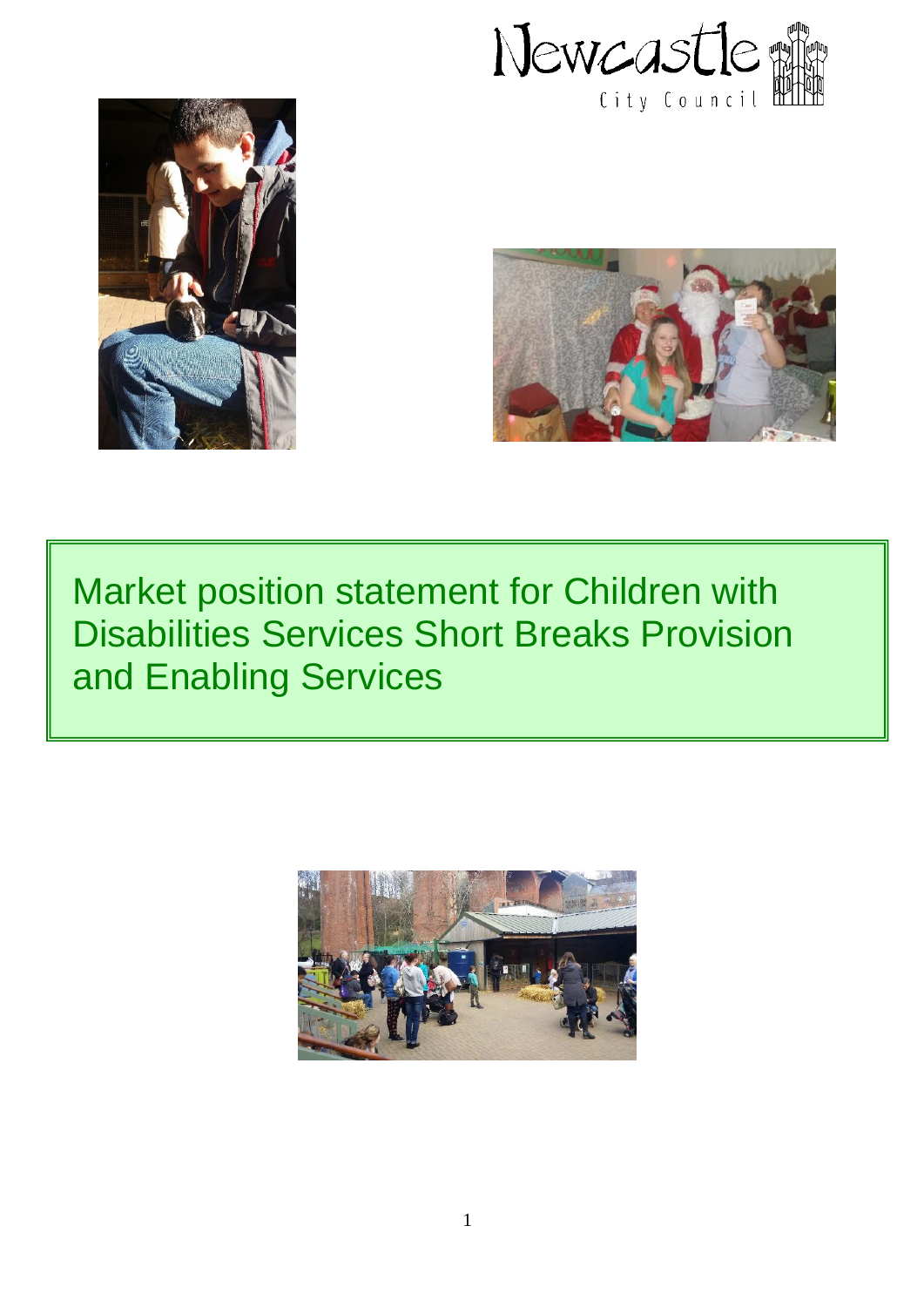# **Contents**

#### **What is a Market Position Statement?**

| Who is it for?                             | Page 3     |  |  |
|--------------------------------------------|------------|--|--|
| <b>Background</b>                          |            |  |  |
| <b>National Policy</b>                     | Page 4-8   |  |  |
| <b>Local Context</b>                       | Page 8-10  |  |  |
| <b>What's happening in Newcastle?</b>      |            |  |  |
| Current data and usage                     | Page 10-12 |  |  |
| What do people say?                        | Page 12-15 |  |  |
| What do children and young people say?     | Page 15    |  |  |
| What do providers say?                     | Page 15    |  |  |
| What services in Newcastle will look like? |            |  |  |

| <b>Future finances</b> | Page 15    |  |
|------------------------|------------|--|
| What we will do?       | Page 15-16 |  |

### **Key Contacts**

Martin Donkin Social Work Senior Practitioner [martin.donkin@newcastle.gov.uk](mailto:martin.donkin@newcastle.gov.uk) 0191 2277 4700

Michael Satchell Commissioning and Procurement Officer [mike.satchell@newcastle.gov.uk](mailto:mike.satchell@newcastle.gov.uk) 0191 211 5349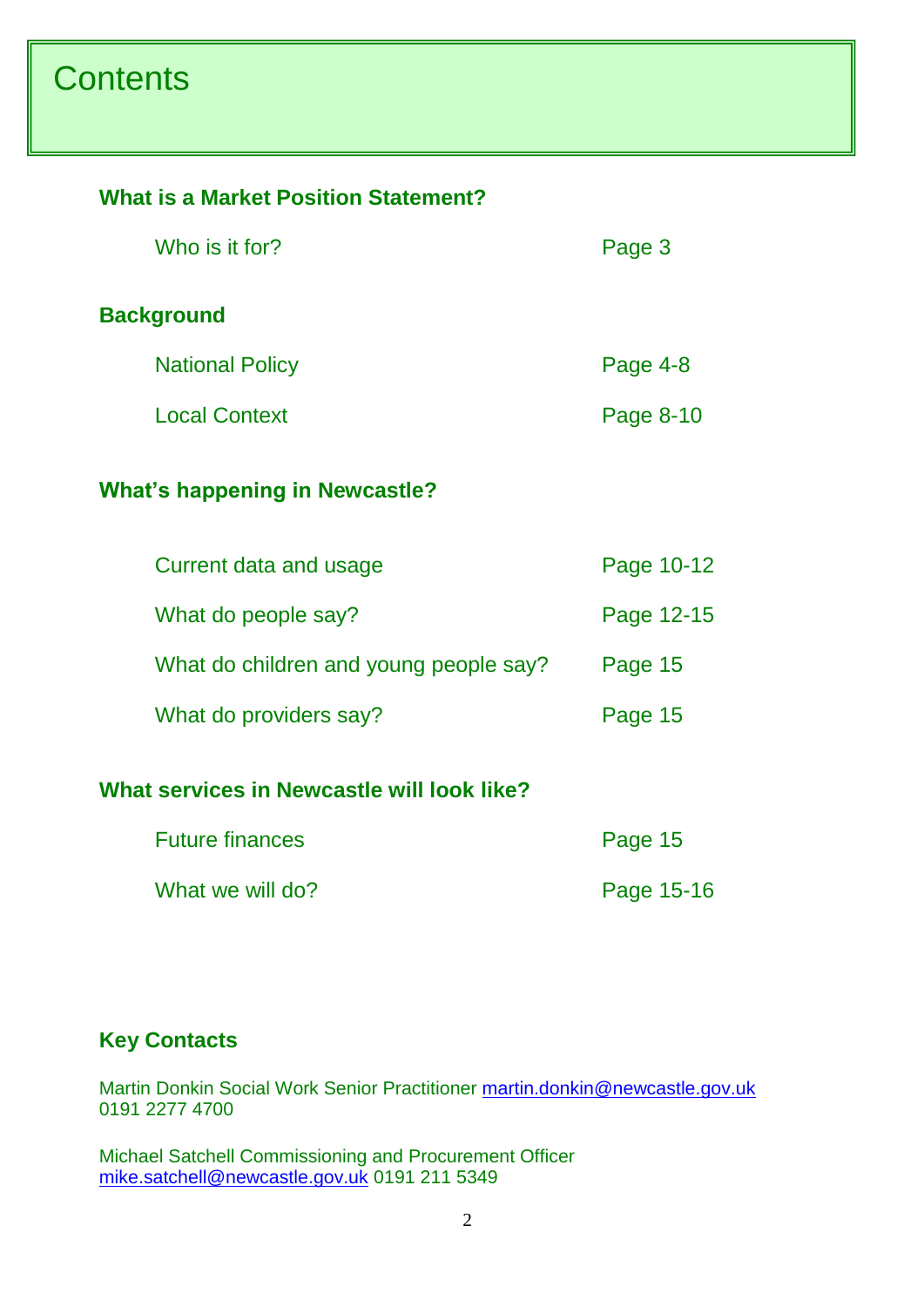### What is a Market Position Statement?

Newcastle City Council aspires to be a cooperative council; this means we want to:

- deliver services in cooperation with communities,
- enable communities to inform choices about the Council's priorities,

• involve communities in deciding how services can be delivered in the future and how to achieve a balance between those services which are available to everyone and those that are for people with an assessed need.

Market Position Statements are the first step towards achieving a cooperative approach to the commissioning of services. These documents are designed to help Children Services providers and the people who use Children services in Newcastle understand what services are currently on offer in the City, and also what we think Children with Disabilities services should look like in the future.

In developing this document we have spoken to children and young people with disabilities, their families and existing providers of Children with Disabilities Services and Short Breaks Provision and Enabling Services to understand what they think of what's currently on offer and how they would like to see it change.

This document will provide information to families and providers about all of the services aimed at children and young people with disabilities currently commissioned by Newcastle City Council. It will outline the future business opportunities for providers to develop for Disabled Children and Young People.

### Who is this for?

This document is aimed at:

- Existing and potential providers of services for Children with Disabilities including Short Breaks Provision and Enabling Services.
- Children and young people with disabilities, their families to understand the direction of travel in Newcastle.
- Social Work, relevant Health staff, Education staff,



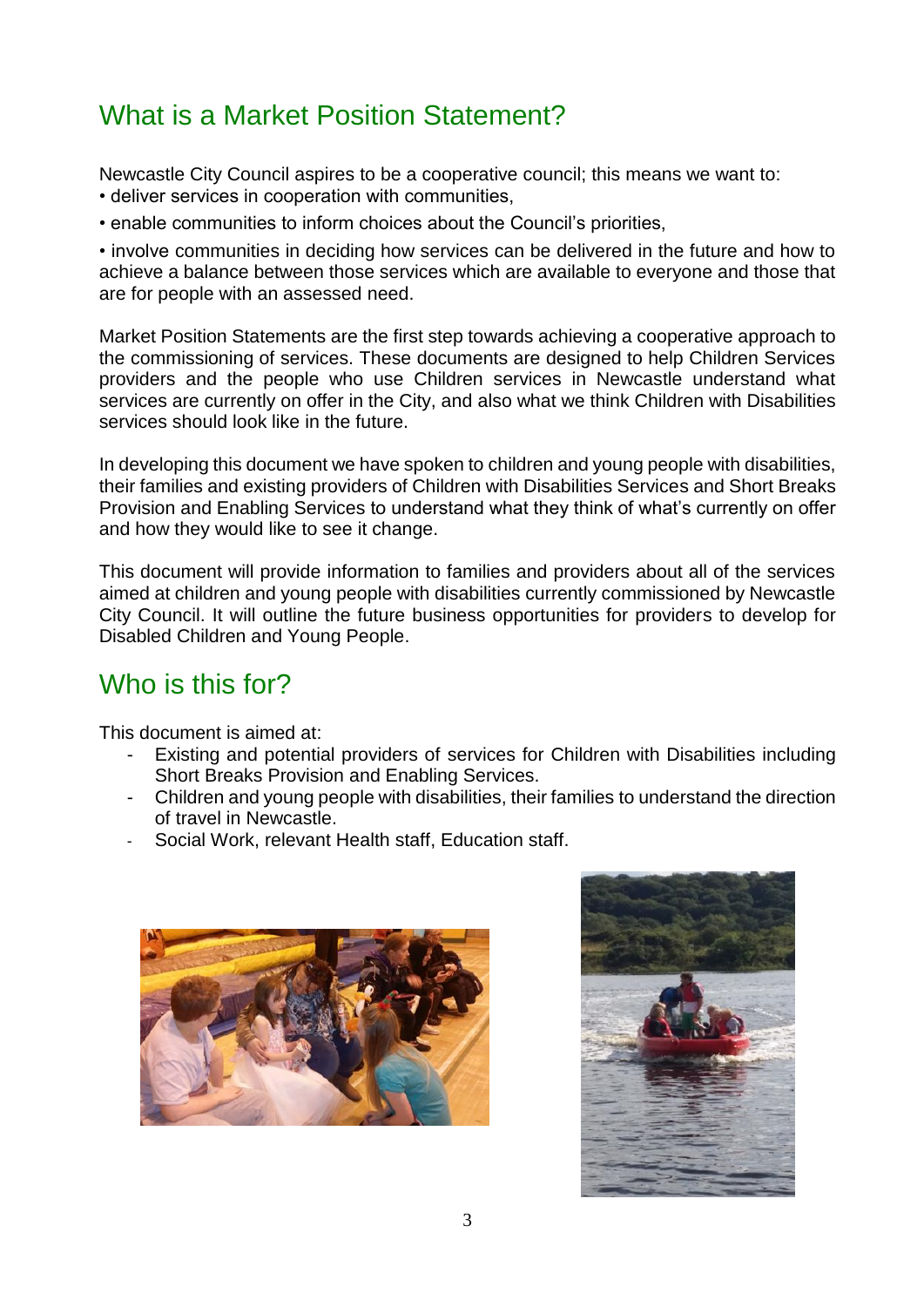## **Background**

### National Legislation and Policy

There are a range of rights and services that a child or young person with disabilities and their family is able to access to support their needs, wishes and aspirations. Within social care disabled children and young people have a right to information, short break services and support. Disabled children, young people and their families may in addition have a right to an assessment of their needs and a local authority may be required to provide additional services if the person's needs are eligible for a greater level of social care support. All of these rights for the disabled child and duties for the local authority operate within a legal framework which covers a wide range of laws and regulations.

The main legislation in this area is:

Chronically Sick and Disabled Persons Act 1970 (CSDPA) The Children's Act 1989 Disability Discrimination Act 1996 Equality and Human Rights Commission 2000 Equality Act 2010 The Children and Families Act 2014 The Care Act 2014

The **Chronically Sick and Disabled Persons Act** (CSDPA) applies to children. The duties set out in the CSDPA, include:

Section 2 of the CSDPA which gives Local Authorities a duty to assist disabled people with:

- Practical assistance in the home;
- Provision (or assistance to obtain) radio, TV, library or other recreational services;
- Provision of lectures, games, outings, recreational or educational activities outside the home;
- Provision of services or assistance in obtaining travel to and from the home to participate in any of the activities mentioned;
- Assistance in arranging adaptations or provision of additional facilities to promote *"safety, comfort or convenience"*;
- Provision of meals in the home or elsewhere;
- Assistance in obtaining a phone and any special equipment necessary to use it.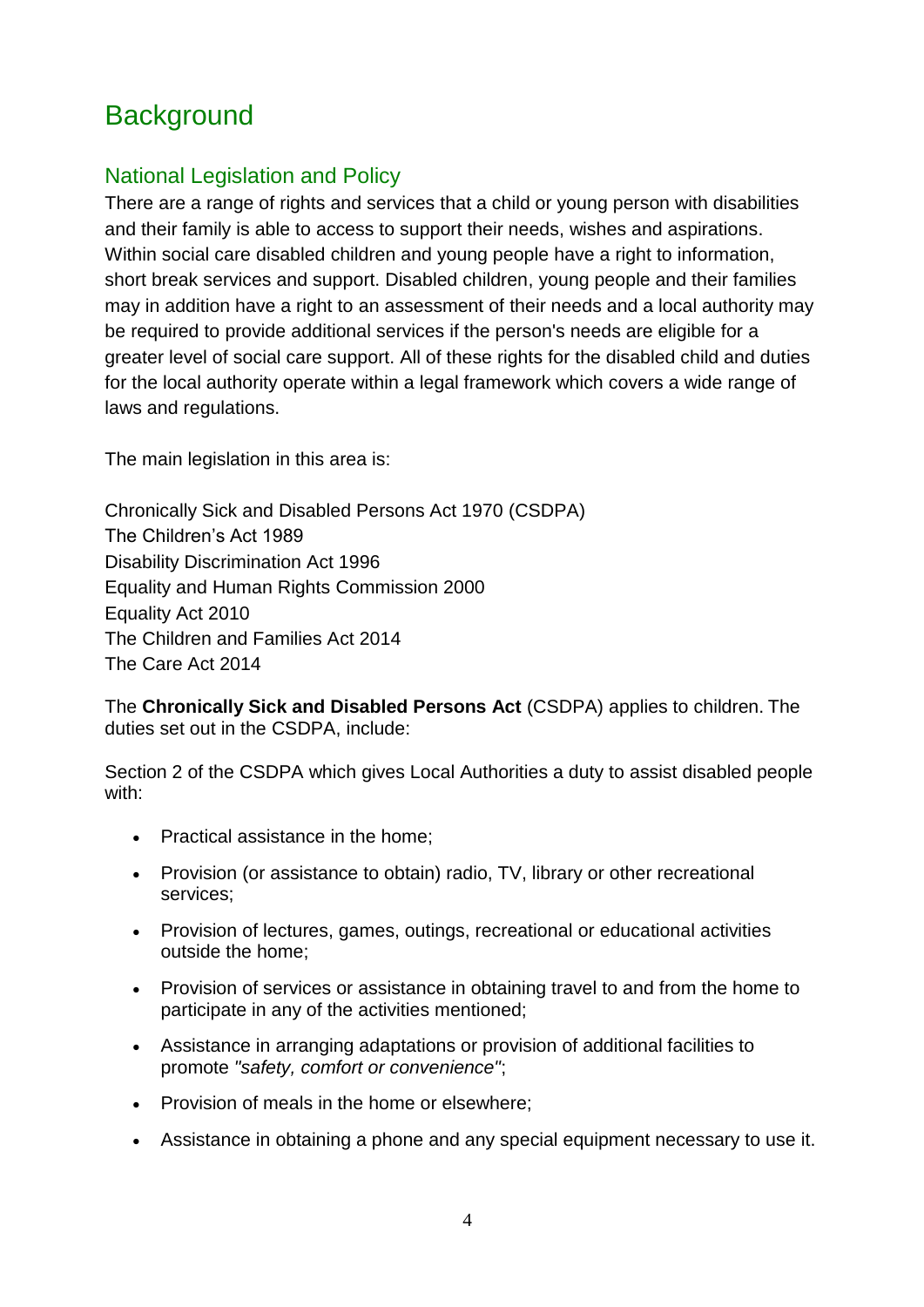A 2009 High Court case *(R (JL) v Islington LBC)* re-stated that services under s2 of the CSDPA 1970 are available to disabled children. Once an authority has assessed the needs of a disabled child and decided that the provision of services under CSDPA 1970 s2 is necessary in order to meet that child's needs, there is then a specific duty on that authority to provide those services; R v Gloucestershire CC ex p Mahfood. (1995)

**The Children Act** places a duty on local authorities under s17 of the CA 1989 to provide a range and level of support services for children in need in their area, where possible to support them in the context of their families. All work with disabled children and their families in the context of the Children Act should be based on the following principles:

- The welfare of the child should be safeguarded and promoted by the provision of services;
- A primary aim should be to promote access for all children to the same range of services;
- Disabled children are children first;
- Recognition of the importance of the parent and families in children's lives;
- Partnership between parents and carers and local authorities and other agencies.
- The views of children and parents should be sought and taken into account.

**The Equality Act** includes children with disabilities and describes them as having a "protected characteristic". The Equality Act introduces a Public Sector Equality Duty on Children's Services in respect of children who have a "protected characteristic " Public services are required to have due regard to the need to:

- Eliminate discrimination, harassment, victimisation and any other conduct that is prohibited by, or under, the Equality Act;
- To advance equality of opportunity between persons who share a protected characteristic and persons who do not share it; and
- To foster good relations between persons who share a relevant protected characteristic and persons who do not share it.

Each of the elements of the duty is elaborated upon so that:

• Having due regard to the need to advance equality of opportunity between persons who share a relevant protected characteristic, and persons who do not share it, involves having due regard, in particular, to the need:

- To remove or minimise disadvantage suffered by persons who share a relevant protected characteristic where the disadvantage is connected to that characteristic;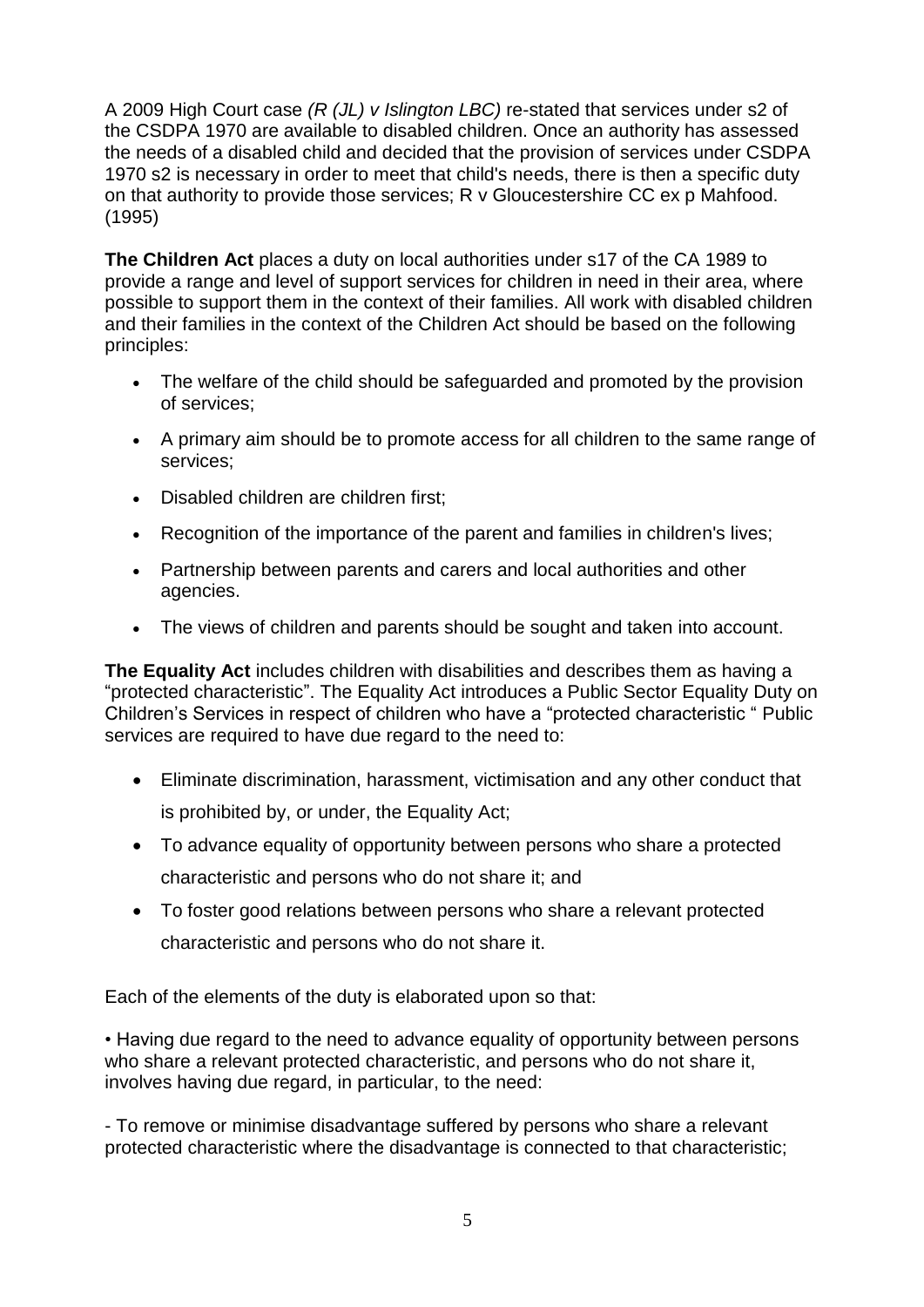- To take steps to meet the needs of persons who share a relevant protected characteristic that are different from the needs of persons who do not share it;

- To encourage persons who share a relevant protected characteristic to participate in public life or in any other activity in which participation by such persons is disproportionately low.

• The steps involved in meeting the needs of disabled persons that are different from the needs of persons who are not disabled include, in particular, steps to take account of disabled persons' disabilities.

• Having due regard to the need to foster good relations between persons who share a relevant protected characteristic, and persons who do not share it, involves having due regard, in particular, to the need:

- To tackle prejudice; and
- To promote understanding

'**Valuing People: A new strategy for Learning disability in the 21st Century'** (2001) and **'Improving the life chances of disabled people'** (2005) set out a vision for public services to enable Rights, Inclusion, Choice and Independence for disabled people. This was followed with a specific policy paper in 2007 **'Aiming High for Disabled Children (AHDC): Better support for families'** which set out the key themes government expected local authorities and the NHS to pursue for disabled children and young people. Funding was provided to improve :

- Access and empowerment
- Responsive services and timely support
- Improving quality and capacity
- Empowering disabled children, young people and their families including developing Personal Budgets

In April 2011 the **Breaks for Carers of Disabled Children Regulations** 2011 came into force. These regulations provide further detail on how local authorities must perform their duty in the Children Act 1989 to provide, as part of the range of services they provide for families, breaks from caring for carers of disabled children to support them to continue to care for their children at home and to allow them to do so more effectively. In summary the Short Break regulations require local authorities to do three things:

- To ensure that, when making short break provision, they have regard to the needs of different types of carers, not just those who would be unable to continue to provide care without a break;
- To provide a range of short breaks, as appropriate, during the day, night, at weekends and during the school holidays; and
- To provide parents with a short breaks services statement detailing the range of available breaks and any eligibility criteria attached to them.

The advice states that local authorities must:

• Provide a range of short breaks services;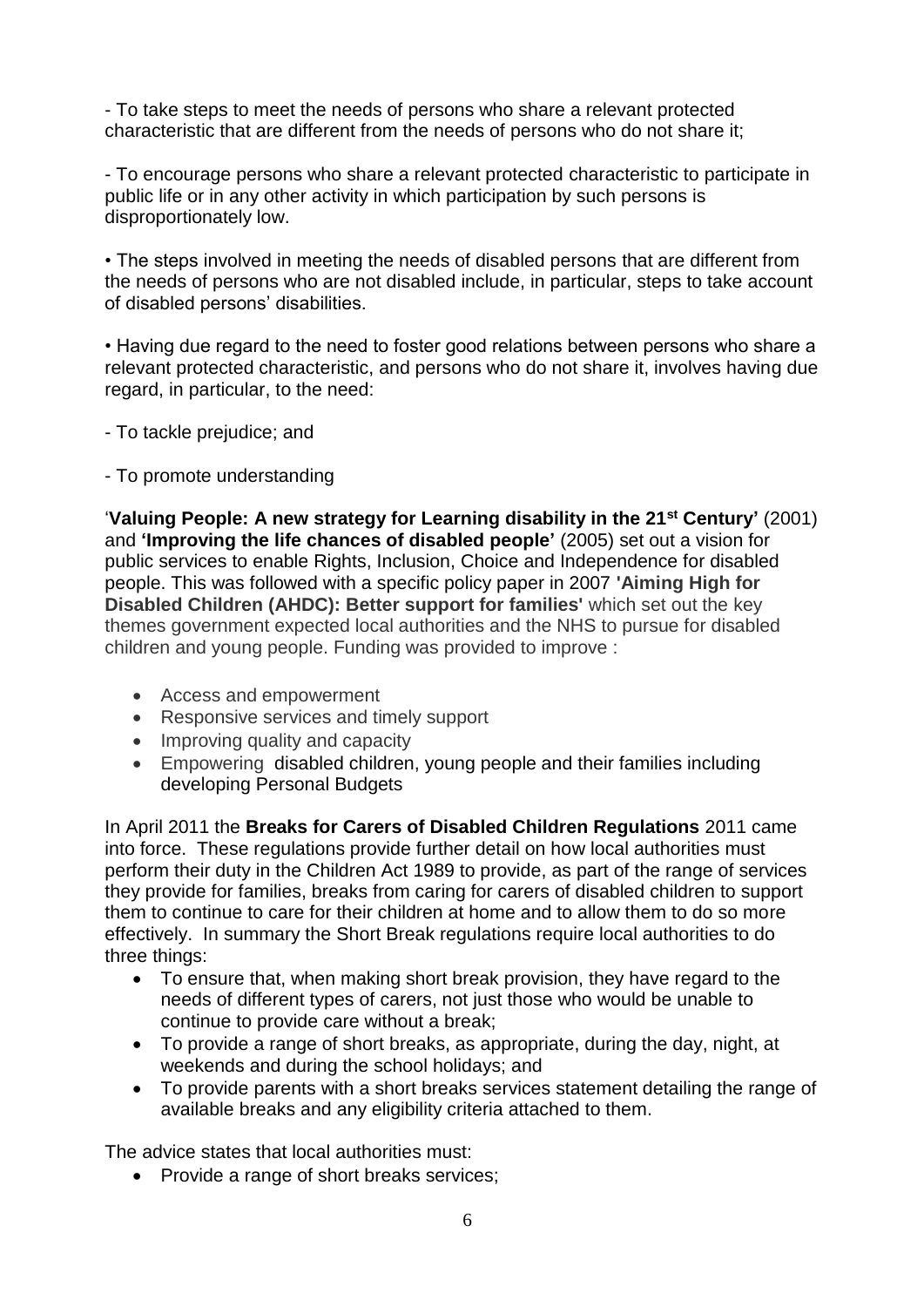- Give families the choice to access short breaks services using a direct payment – local authorities are under a duty to provide families the choice of receiving a direct payment in lieu of the support they would have been provided with under section 17 of the Children Act 1989;
- Publish a statement of their short breaks services on their website, including the criteria by which eligibility for services will be assessed

The guidance stated it is good practice for local authorities to ensure that:

- A 'local offer' is considered in order to provide families with access to some short breaks services without any assessment;
- They are working in partnership with health services to understand the range of short break services in their area and to train the workforce;
- Commissioning is leading to more responsive short breaks services.

In addition to their short breaks duty, local authorities are required to ensure their services are accessible to disabled people, to promote equality for disabled people, and to encourage their participation in public life.

More recently Part 3 of the Children and Families Act 2014 introduced the Special Educational Needs and Disabilities (SEND) reforms which came into force on 1st September 2014.

Part 3 of the Act places duties on local authorities and other services in relation to both disabled children and young people and those with SEN, although not all the sections of the Act apply to both groups:

- The strategic planning duties generally apply to all disabled children and young people and those with SEN;
- The individual duties generally apply only to children and young people with SEN. Individual duties to disabled people are contained in the Equality Act 2010.

Section 2 of the SEND code of practice obliges the Local authority to provide impartial information advice and guidance to families and children and young people

Section 22 of the Act places a duty on local authorities to identify all the disabled children and young people in their area and all the children and young people their area who have or may have special educational needs. This is a pro-active duty Section 27 of the Act requires local authorities to keep the education, training and social care provision made for disabled children or young people and those with SEN under review.

Section 25 of the Act places a duty on local authorities to promote integration between educational and training provision, health care provision and social care provision. This duty mirrors the duty placed on CCGs by the Health and Social Care Act 2012. Section 26 of the Act places a duty on local authorities and 'partner commissioning bodies' to put in place joint commissioning arrangements. 'Partner commissioning bodies' are the NHS Commissioning Board (NHS England) and individual CCGs who provide services to children in that area. The purpose of the joint commissioning arrangements is to plan and jointly commission the education, health and care provision for disabled children or young people and those with SEN.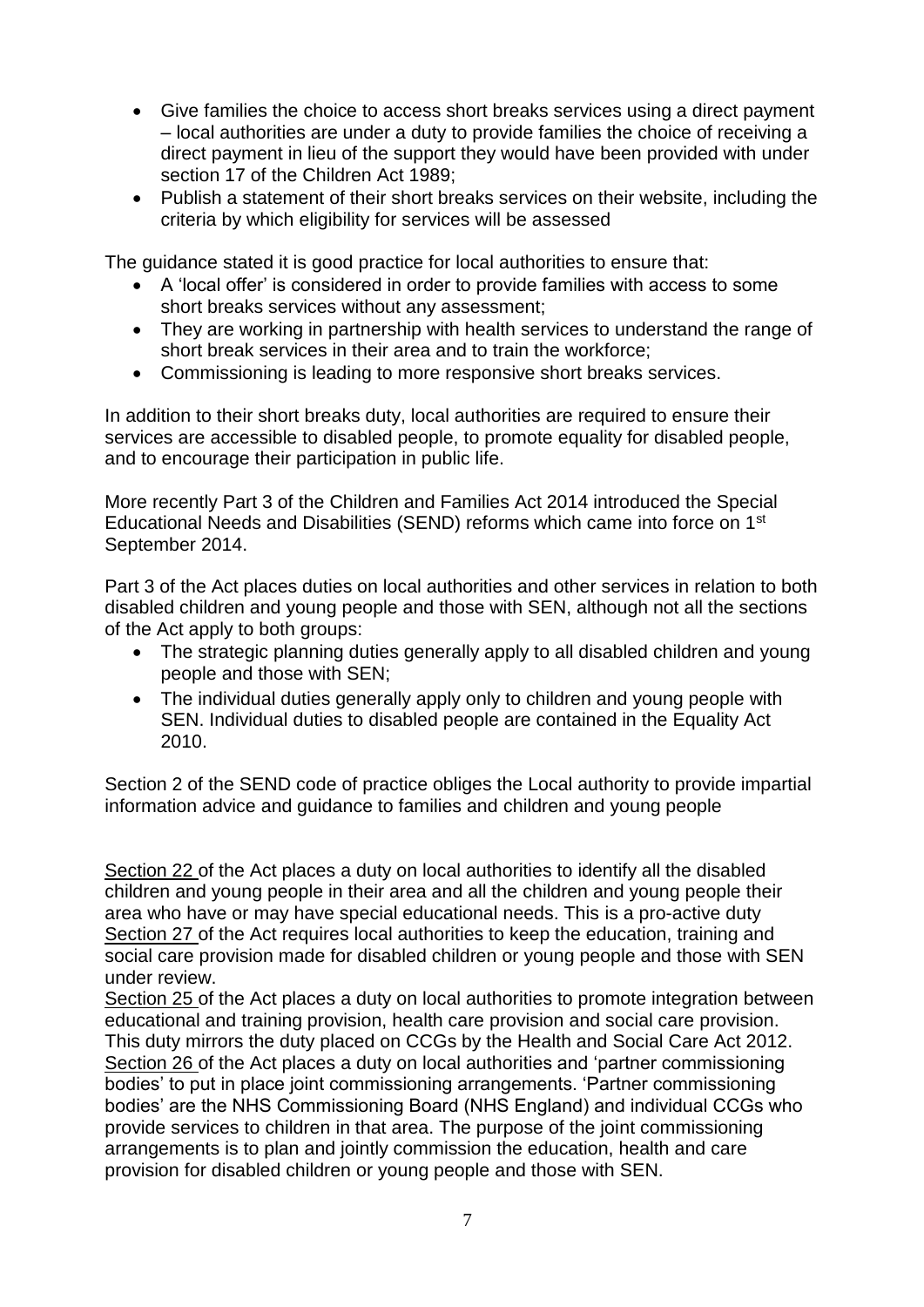Section 30 requires local authorities to publish and maintain a local offer. The local offer is information that sets out the education, health and social care provision that the local authority expects to be available for disabled children and young people and those with SEN.

The offer of a personal budget to those in the greatest need is now set out in the Special Educational Needs Code of Practice (2014)

### Local Context – How does Newcastle meet its duties

Newcastle City Council established the Children and Young People with a Disability Register and provides a range of services to those children known to the council through the register. Families can opt to register and registration is promoted by the parent participation officer of the Council and through the Parent Forum for example, however not all families that could register choose to do so. Currently there are approximately 700 children and young people registered and who will therefore be eligible to access the Council's short breaks provision. However the Children and Young People's Plan estimates there could be between 400-500 more children and young people who could be eligible but who have not registered.

Every child or young person who is registered with the city council as disabled is offered a Max discount card, opportunities to participate and meet other families and a range of support services. These services include

- Mutual support and information advice and guidance services
- Early Intervention workers to support families to link to the "Local offer"
- 'Get Connected' services low cost/ no cost services available through the Get Connected provision. Get Connected is a group of arts, sports, music and dance providers who together can find a low cost or no cost activity for the child. Each organisation has a key worker who can provide families with information about how their child could get involved in these types of opportunities.
- The opportunity to apply for small grants through the access fund.
- There is also the Social Inclusion Youth Club, run by The National Autistic Society, which supports children and young people with an autistic diagnosis to meet together in a club and try out activities and events in the community.

These combined services meet the short breaks duty, the requirements of the Equalities Act and the requirement to provide impartial information advice and guidance.

The council will always look first to community resources, Get Connected and activities that support the child in mainstream services which other children use to support disabled children. The council will look to these resources first before deciding whether a Personal Budget is needed. Only if these services combined with all the free and low cost support available through the Newcastle Local offer is insufficient or a family specifically request an assessment for "a child in need" will they be assessed for a Personal Budget. A decision by the council to award a Personal Budget acknowledges that additional funding is required to meet the child's overall needs and in doing so meet the council's duties under the Chronically Sick and Disabled Persons Act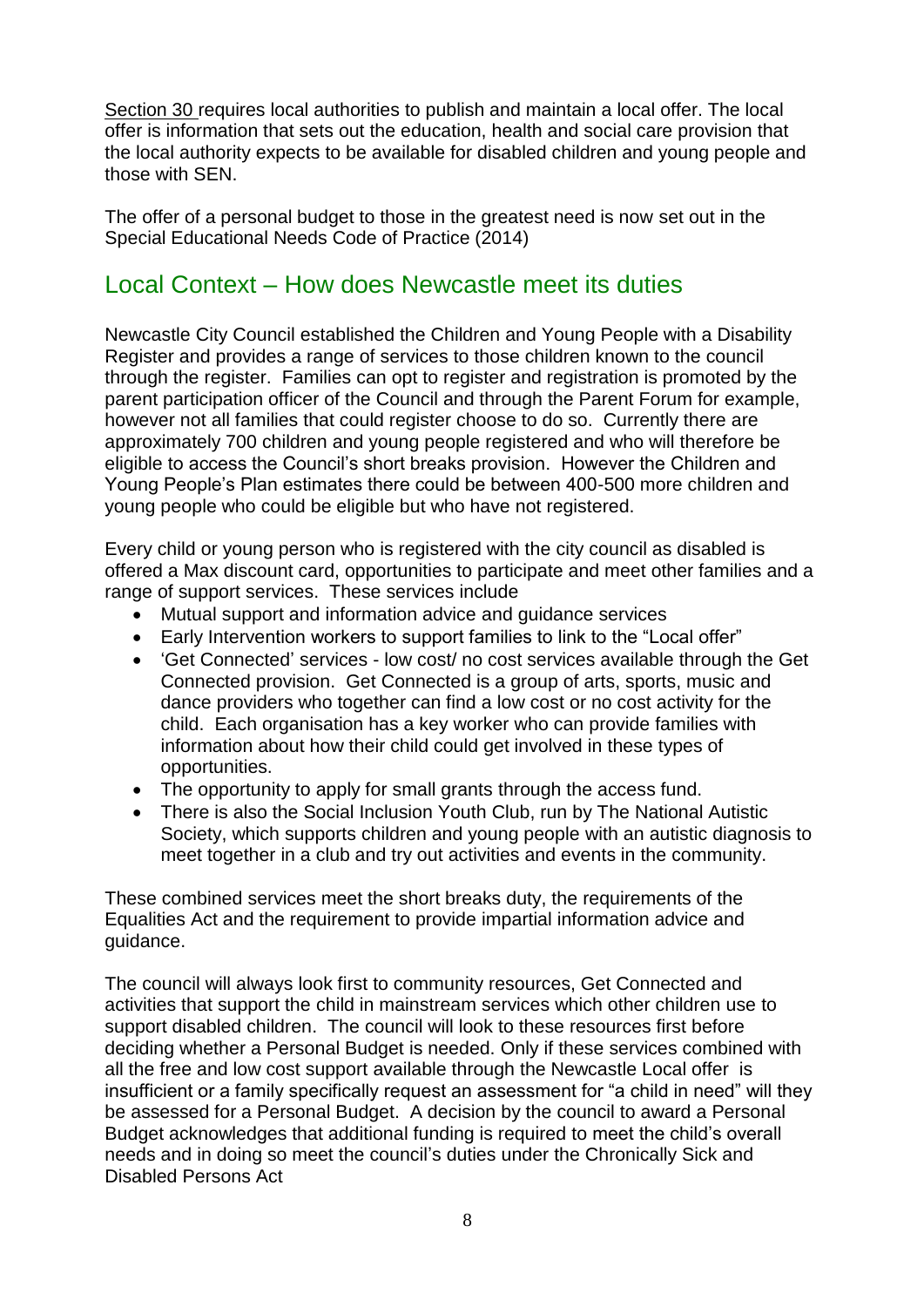A grant from the Access Fund and a Personal Budget would not both be provided to the same family however because to do so would be to "double fund" the same need.

Newcastle has been a pilot site for individual budgets in social care since 2010, now known as personal budgets. The pilot phase involved working with a small number of children and young people with the most complex disabilities, known to the Children with Disabilities social care team to test and implement a personal budget including the option of taking this as a direct payment.

Following the pilot, the Children with Disabilities social care team have been working with all the children with disabilities and their families that are eligible to implement personal budgets and move to a parent-led personalised approach. During the pilot and subsequent full implementation, the transition to a more personalised approach has had an impact on the services and providers that the Council has contracts with. Where a parent takes their personal budget as a direct payment, they take on the responsibility for commissioning the services they want for their child, usually with the support of a third sector advocate.

The funding that the Council previously spent on packages of care for children with disabilities and their families is now funding the personal budgets, allocated in a fair and transparent way through a Resource Allocation System (RAS) that allocates funding according to assessed need.

The change to direct payments has quite a significant impact on the Council's commissioning of services, and will also have a major impact on providers and the way they provide, market and cost their services. Where a parent has taken their personal budget as a direct payment they cannot use these contracts to secure services because the relationship and therefore accountability for delivery and payment is between the Council and the contracted provider. The parent must secure the services they require directly from the providers themselves and they are responsible for payment to the provider for the services received.

The conversion from traditional services to Personal Budgets is expected to be completed by July 2015. At this point it is anticipated that 170 children will hold Personal Budgets by July 2015. Based on current trends it is expected that up to 30 of these children (approx. 15%) will request the council to manage their budget which will require contracts between the council and providers to be in place, these contracts will therefore reflect the smaller demand for the council to commission services on behalf of families.

The introduction of personal budgets signals a transition to a more personalised approach to service delivery and providers are having to consider how they provide services that are designed for an individual and their needs rather than a 'one size fits all' contracted service. With the rising numbers of families accessing a Personal Budget, the need for information, advice and guidance for families has increased; these are services that families have identified as essential. Feedback from families is that they want more of these services to be available.

One example of this change to contracts is the Enablement and Short Breaks framework, procured in 2010. The framework included 14 providers who could be commissioned to provide personal assistants and short breaks respite for children with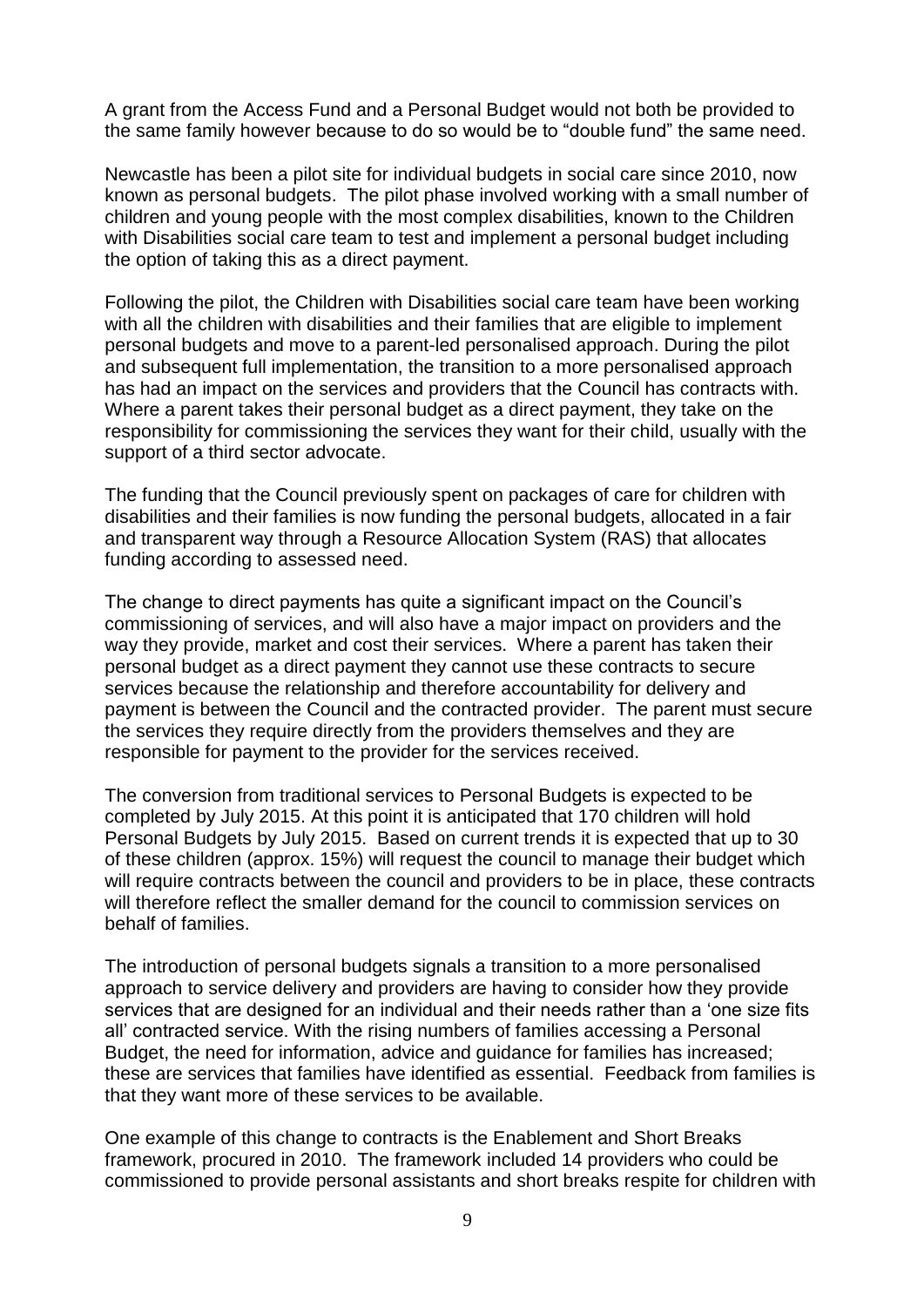disabilities and their families as part of their package of care. Data shows that only 7 providers of the 14 on the framework have had any regular business during the 4 year term of the contract and during this time the spend has reduced from £370,000 per year to an estimated £100,000 per year, reflecting the number of families choosing to take their personal budget as a direct payment.

The Council needs to rebalance the budgets for the different elements of their provision for children with disabilities, ensuring there is sufficient funding for personal budgets whilst identifying the funding envelope for the wider short breaks provision.

As the Council's commissioning approach develops and as providers develop their provision to accommodate personalisation, we will need to work together to explore ways that the Council could influence providers to offer cost effective services to parents with a direct payment. In addition there may be opportunities for families to pool their direct payments to secure better value and more cost effective services from providers.

### What's happening in Newcastle?

The council currently provides a range of services to disabled children across a broad spectrum of need. The Newcastle children's disability register supports the council to inform families of 700 children and young people of these opportunities. The council is aware that there are more disabled children in the city that we are seeking to reach. The tables below set out the provision which we have funded to provide:

- Information advice and support across the needs spectrum (table 1)
- A targeted offer to all disabled children across the needs spectrum (table 2)
- Personal Budgets and specialist services to eligible children with the highest levels of need (table 3)

#### Current Data and Usage

#### **Information and Advice Services**

Information and Advice Services are available to all families who have children defined as disabled as set out in the Equality Act.

| <b>Name</b>                                                                   | 2014/15 usage/ number of children/<br>families                                                                                                       |
|-------------------------------------------------------------------------------|------------------------------------------------------------------------------------------------------------------------------------------------------|
| Pass it On Parents (Individual<br><b>Budgets)</b><br><b>Skills for people</b> | 650 Twitter followers<br>707 Facebook followers<br>150 families received specific information<br>through face to face meetings telephone<br>contact. |
|                                                                               |                                                                                                                                                      |

Table 1 Information and Advice Services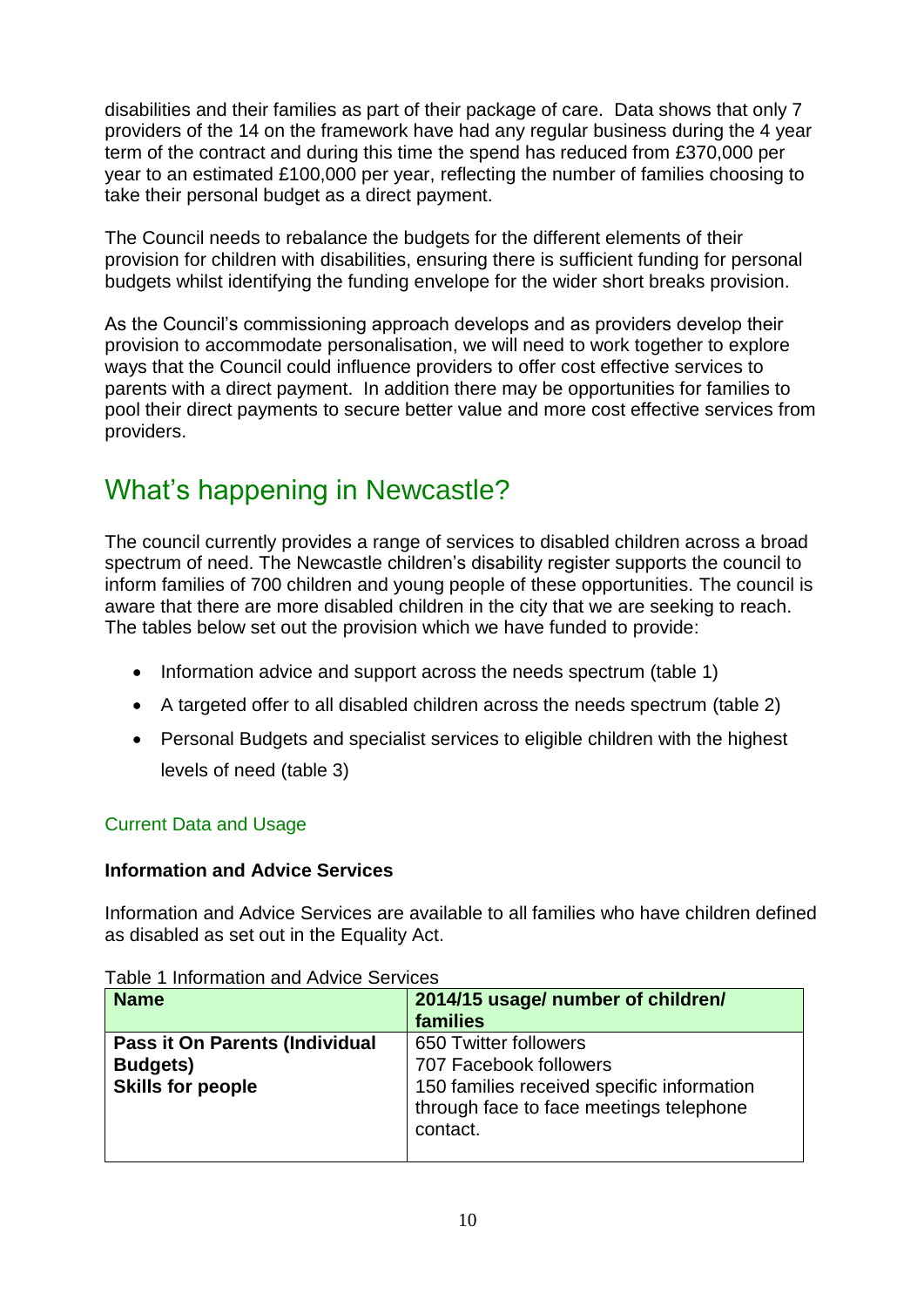| <b>Disability North</b>                                                       | 183 separate pieces of specialist advice and<br>guidance in connection with families<br>management of their direct payment |
|-------------------------------------------------------------------------------|----------------------------------------------------------------------------------------------------------------------------|
| <b>Northeast Special Needs</b><br><b>Network through transition</b><br>course | 29 Parents attended 7 different sessions                                                                                   |

#### **Services delivering activities to children**

Services delivering activities to disabled children as short breaks provision are shown in table 2. This provision is open to all children defined as disabled as set out in the Equality Act. The council children's disability register supports the council to inform 700 children and young people and their families of these opportunities.

The access fund has additional criteria which includes the child is required to have a SEN statement or EHC plan and entitled to disability living allowance.

| rapid 2 Ochnoco adintonny adintico to diliardii<br><b>Name</b> | 2014/15 usage/ number of children/ families        |
|----------------------------------------------------------------|----------------------------------------------------|
| <b>Cultural Connect (including</b>                             | 38 children per year in Arts                       |
| <b>Arts, Dance and Music)</b>                                  | 32 per year with Dance                             |
|                                                                | 24 young people in Music with work                 |
|                                                                | experience provided to 9 others                    |
|                                                                | 103 children and young people in total             |
|                                                                |                                                    |
| <b>Sports Connect</b>                                          |                                                    |
|                                                                | 68 children in total which includes:               |
|                                                                | 24 children for brokerage to inclusive sporting    |
|                                                                | activities.                                        |
|                                                                | 44 children and families participate in disability |
|                                                                | swimming and cycling clubs                         |
| <b>Social Inclusion Project</b>                                | 52 children have been served throughout the        |
| (National Autistic Society                                     | year with 44 children as a maximum active          |
| youth club)                                                    | membership at any one time                         |
| <b>Youth Links</b>                                             | 17 children befriended by a volunteer and          |
|                                                                | learnt new skills                                  |
| <b>Nunsmoor Trust Access Fund</b>                              | 151 children given grants provided and 5           |
|                                                                | organisations benefitted                           |
|                                                                |                                                    |
| <b>Berwick Caravan</b>                                         | March – October open only. 46 families used        |
|                                                                | the caravan with 1 family returning four times     |
|                                                                | and 3 families returning twice                     |
|                                                                |                                                    |

Table 2 Services delivering activities to children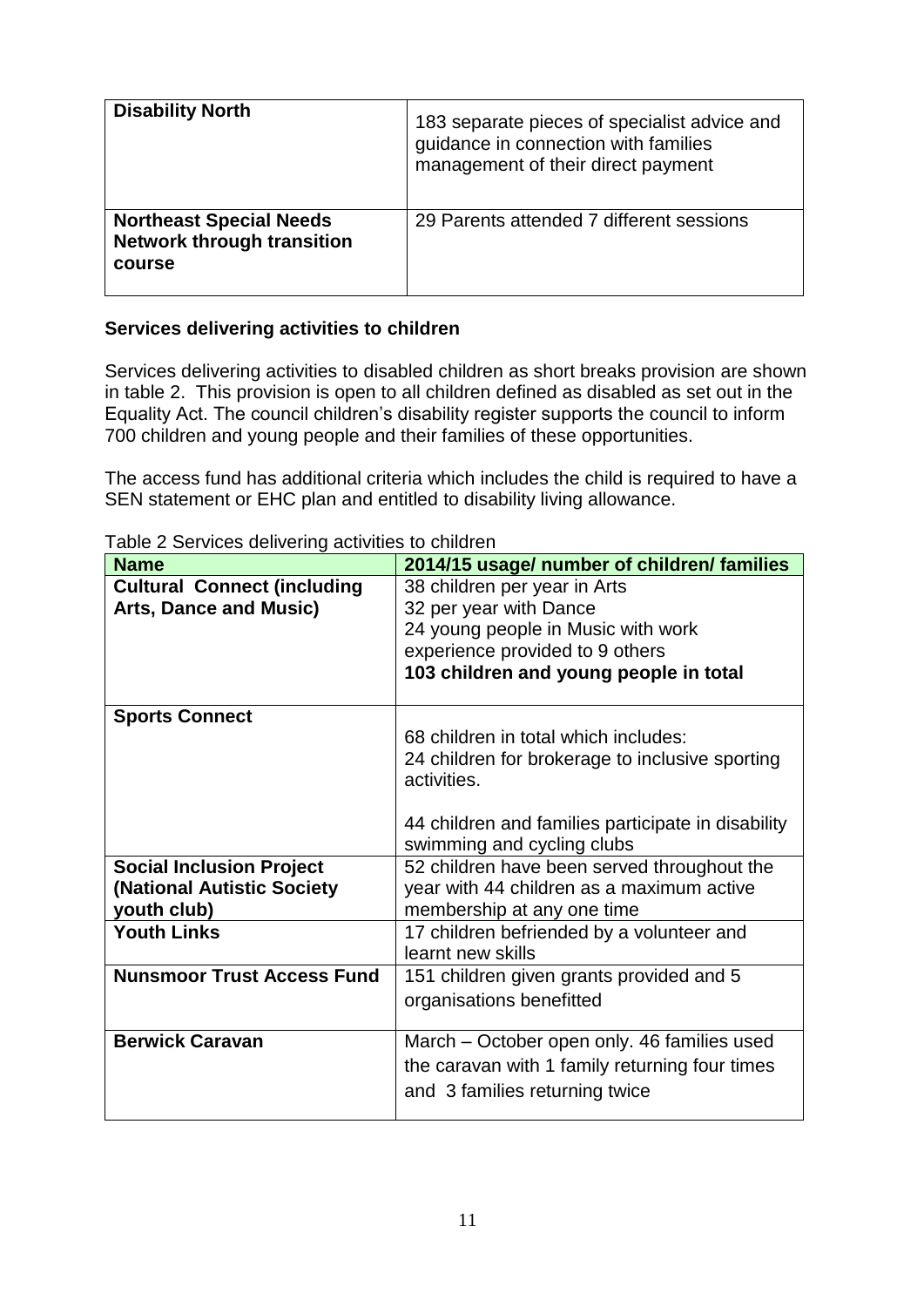#### **Specialist Services**

Specialist services are provided to disabled children who have assessed needs which are necessary to meet and are above what is possible to meet through the support and services outlined in table 1 and 2. Children who receive these services have been assessed by the Children with Disabilities Social work Team and have met eligibility criteria. These assessments have been carried out in accordance with the Childrens Act and the Chronically Sick and Disabled Persons Act.

The play scheme, in addition, has a small amount of children who have not been assessed and have been placed through individual arrangement with the Children with Disabilities Team.

| <b>Name</b>                                                         | 2014/15 usage/ number of children/<br>families                      |
|---------------------------------------------------------------------|---------------------------------------------------------------------|
| Play scheme during the school<br>holidays organised by Edward Lloyd | 38 children Easter                                                  |
| trust for children with complex<br>disabilities                     | 58 children Summer                                                  |
|                                                                     | 36 children October                                                 |
|                                                                     | Average attendance of children signed up<br>to be involved was 71%. |
| <b>Barnardos</b>                                                    | 10 families worked with intensively                                 |
| Crisis Intervention Service aimed at                                |                                                                     |
| working with families in crisis                                     |                                                                     |
| <b>Enablement and Short Breaks</b>                                  | 45 children personal care packages, 7 out                           |
| framework agreement                                                 | of 14 providers on the framework have<br>been used                  |
| <b>Personal Budgets</b>                                             | 157 children have personal Budgets                                  |

#### Table 3 Specialist Services

#### What do people say?

A questionnaire was distributed to all parents on the disabled children's register. Sixty eight parents completed a questionnaire about the current short break offer. Questions were asked about the services that are on the currently on offer and what improvements if any they would like to see. From the graph below it is clear to see that parents use the information and advice services the most. They value these services, find them easy to access and provide a really good service. Also the Nunsmoor Access Fund is very popular with parents.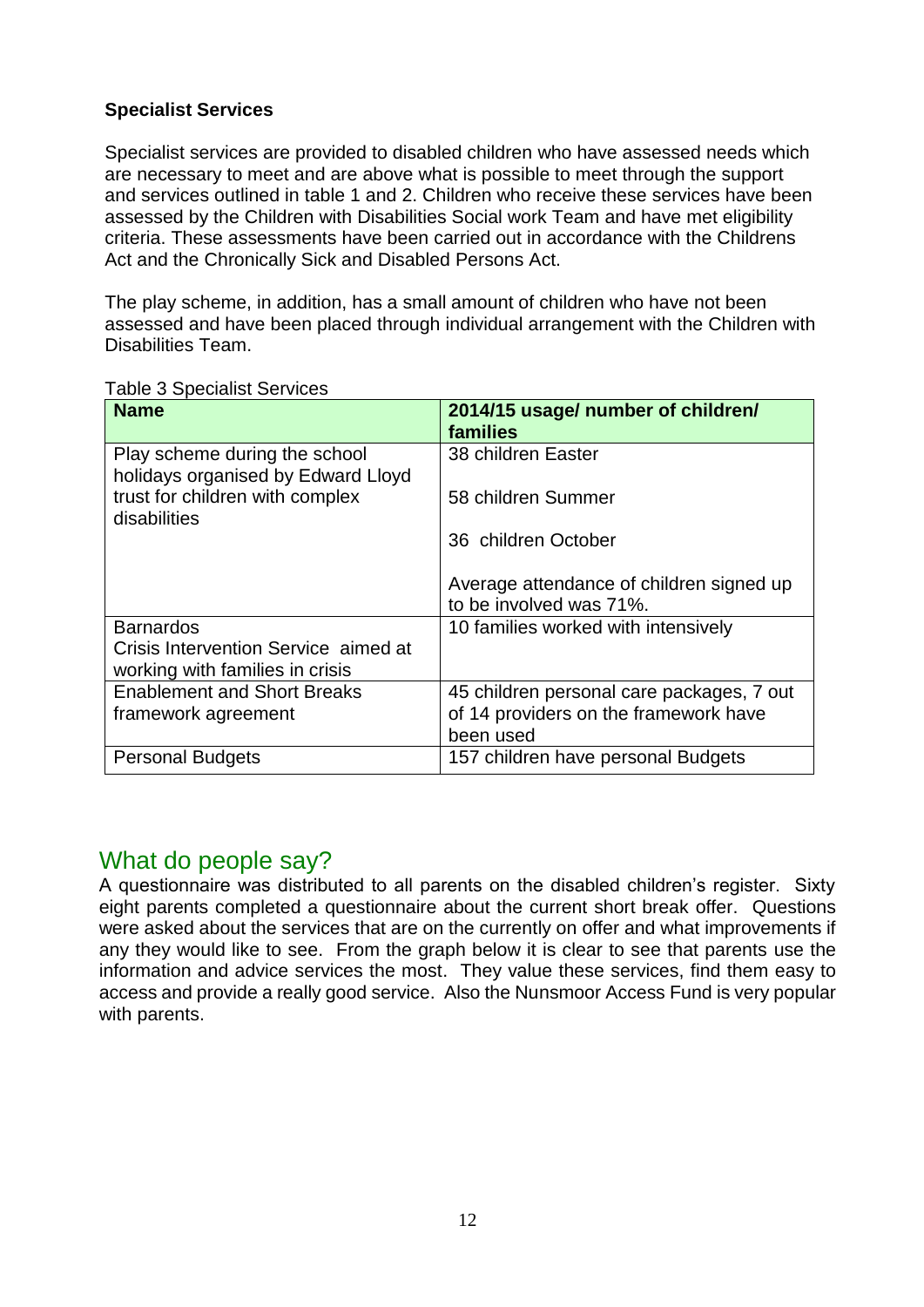

Many parents are satisfied with the services offered, but feel provision for young adults could be improved including continuing support and services through to 18. 'From 16-18 there are a lot of changes in young people's lives it would be great if they could continue to be supported till 18 in this service.'

Overall parents felt that providers do listen to them and their child's wishes.

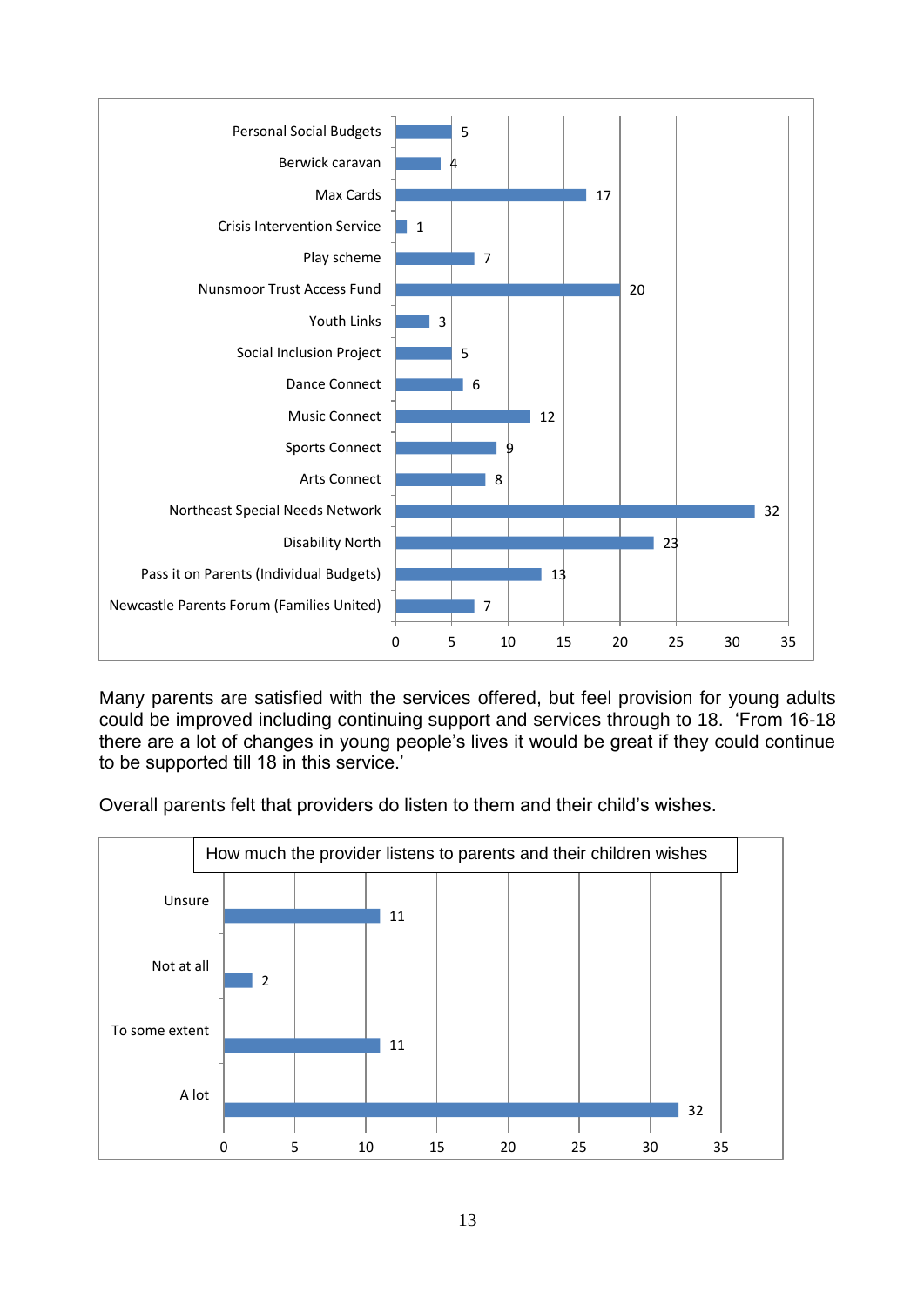Services and support which parents think is missing include more activities and support for older children, and transitional services for when disabled children move from childhood into adulthood.

Parents would like to see more resources going into the Access Fund, for information and advice services and for youth provision for 16+ young people.

From the analysis of the questionnaires parents would like to see more information and advice services, and see these services as a valuable resource. Also parents would like to see more activities for young people aged 16 and upwards. They would like to see more fully inclusive supported activities during school holidays. Some parents feel the current play scheme on offer is not suitable for their children. The current offer is not suitable for everyone and one parent said "Doesn't always help children who aren't interested in dance, music art, and sport."

The intention to grow the access fund and the establishment of Personal Budgets are intended to address the challenges raised in the parent's feedback.

#### What do staff say?

A questionnaire was distributed to all staff within the children with disabilities team, and providers of the short break offer. Sixteen questionnaires were completed. Questions were asked about the services that are currently on offer and what improvements if any they would like to see. From the graph below it is clear to see that staff and providers value Get Connected activities and the information and advice services.

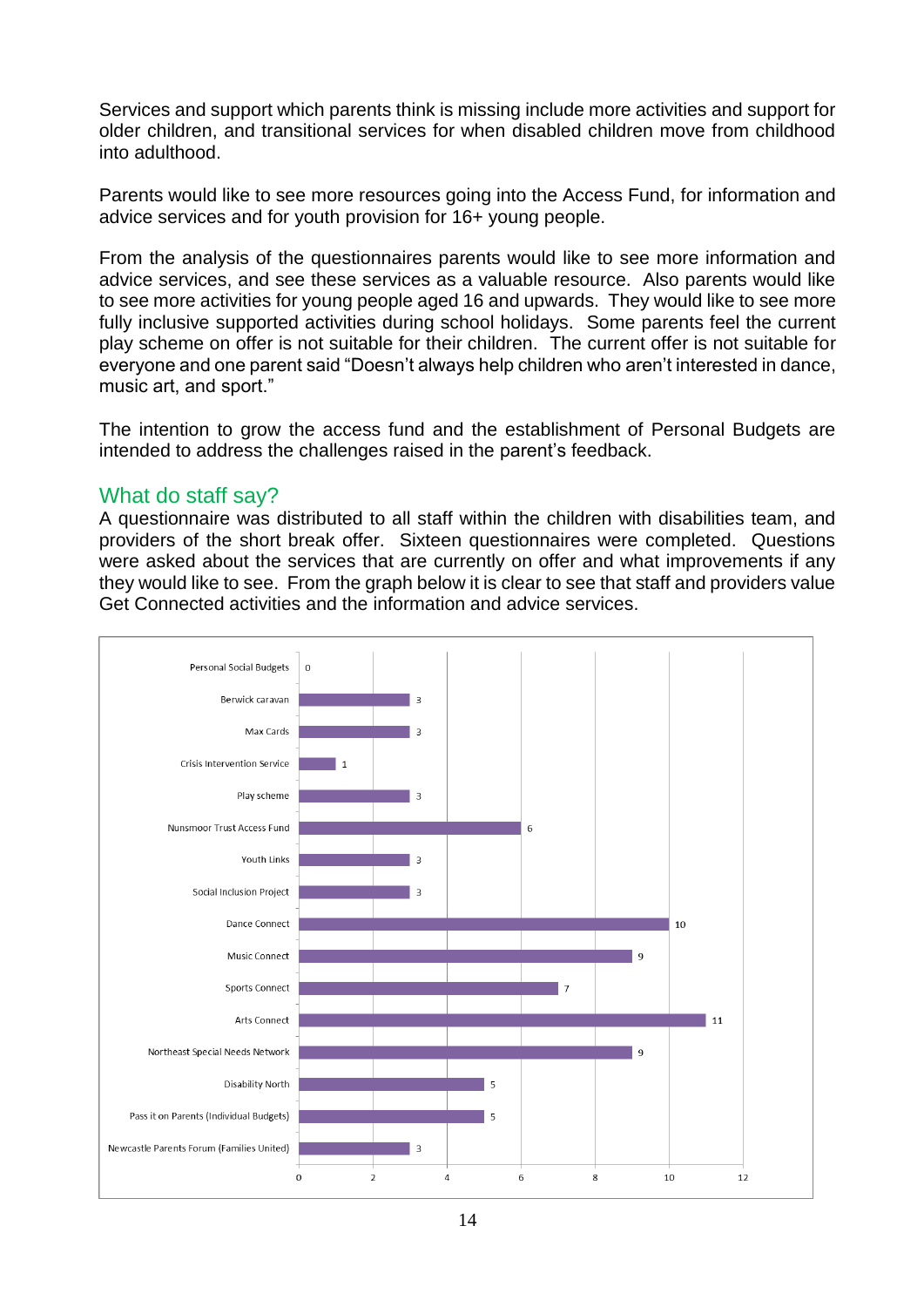Staff would like more clarity between Pass it on Parents and the Parents Forum as they currently see some duplication in service. Staff would like to see quicker response time to requests for mentoring support for young people.

#### What do children and young people say?

The Council has commissioned Headliners to organise a youth group to feedback through the year to the Council about how to improve our services to children and young people with disabilities and will be involved in contributing to the development of youth participation work.

#### What do providers say?

Providers were invited to contribute to the staff survey. If you have further comments contact Michael Satchell [mike.satchell@newcastle.gov.uk](mailto:mike.satchell@newcastle.gov.uk) 0191 211 5349.

### What services in Newcastle will look like

#### Future Finances

The funding available to provide the services delivering activities **to children,** Information and Advice Services and some bloc commissioned specialist services is £342,000 per annum.

The funding required for children whose families have asked the city council to manage their personal budget and some families who are excluded from personal budgets is approximately £100,000. Therefore the enablement short breaks provision contract with Care Quality Commission registered services will be around £100,000 per annum for 30 children.

The overall council budget available to support Personal Budgets taken as a direct payment is approximately £800,000 per annum for 170 children.

Of the 170 children using personal budgets it is anticipated that 85% of children will choose to manage their personal budget as a direct payment, and 15% of children's Personal Budgets will be managed on their behalf by the Council.

#### What will we do?

The council's current view of how the market for disabled children needs to take shape in the future is that in general:

- The range of services supporting the promoting of inclusion for all disabled children needs to continue and where possible should increase to provide support to more children and young people
- The service which works with families in crisis is operating at full capacity. This type of service is required but the delivery model needs to be reviewed to ensure needs are met within the funding available.